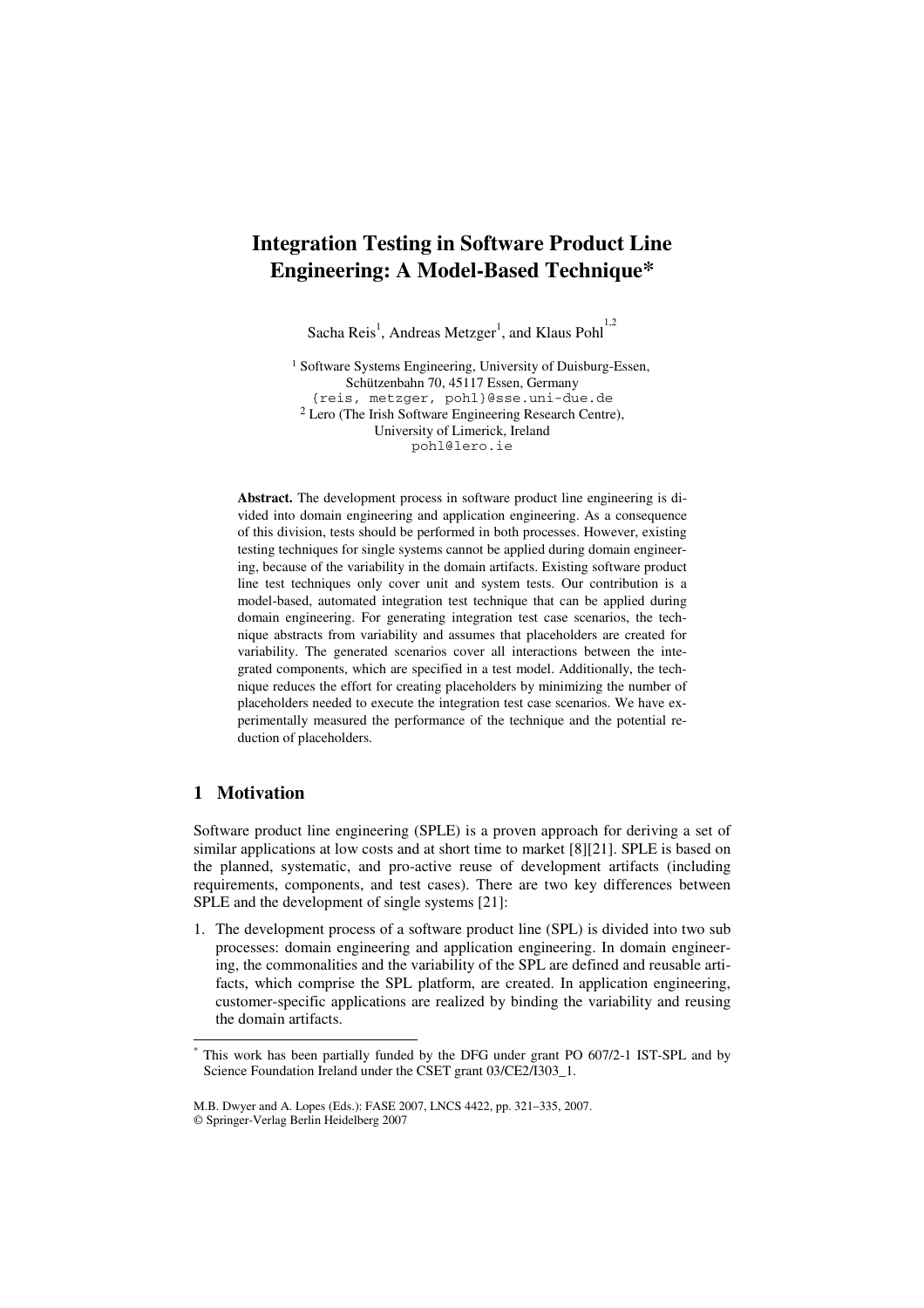2. The variability of an SPL is modeled explicitly by variation points and variants. Variation points describe what varies between the applications of an SPL, e.g. the payment method in an online store. Variants describe concrete instances of this variation, e.g. payment by credit card, debit card, or invoice.

Because of the division of the development process into domain and application engineering, there are two major kinds of development artifacts that have to be tested. In domain engineering, the SPL platform has to be tested, in application engineering the derived applications have to be tested.

The SPL platform contains variability. This variability prevents the use of existing testing techniques for single systems, because the domain artifacts do not define a single application but a set of applications. With existing techniques from single system testing, each of these applications would have to be individually tested in domain engineering, resulting in an enormous test effort.

In the literature, several approaches for SPL testing have been proposed (e.g.,  $[4][10][15][17][20][24]$ ). However, these approaches cover unit and system testing only.

This paper presents a model-based, automated technique for integration testing in domain engineering. Our technique generates integration test case scenarios (ITCSs), which support the test of the interactions between the components of an integrated sub-system. An ITCS describes the order and the type of interactions that have to be performed during test execution. By augmenting an ITCS with test data, integration test cases can be derived.

The basic idea of our approach is to create placeholders for necessary variable parts and all components that are not part of the integrated sub-system. These placeholders are considered during the model-based generation of ITCSs. The benefits of our technique are as follows:

 Other failures than the ones uncovered in unit testing can be found, because the goal of integration testing is to uncover intercomponent failures (see e.g. [6]).

 Testing can be performed earlier compared to system testing. For integration testing the complete system is not needed. Missing components or variants can be simulated. Such an early test can significantly reduce costs (see e.g. [7]).

 Generally, not all possible interactions between components can be tested in integration testing. Our technique systematically selects a subset of all possible interactions by using a test model.

 The ITCSs are derived in such a way that the development effort for necessary placeholders is minimized. Thus, the testing effort is reduced.

# **2 Related Work**

In the literature, several approaches for scenario-based integration test case derivation are presented (see [2][12][16][26][29]). All these approaches only support integration testing for the development of single systems, and therefore none of these approaches considers variability. As the consideration of variability is essential when testing in domain engineering, these approaches are not suitable for the use in the context of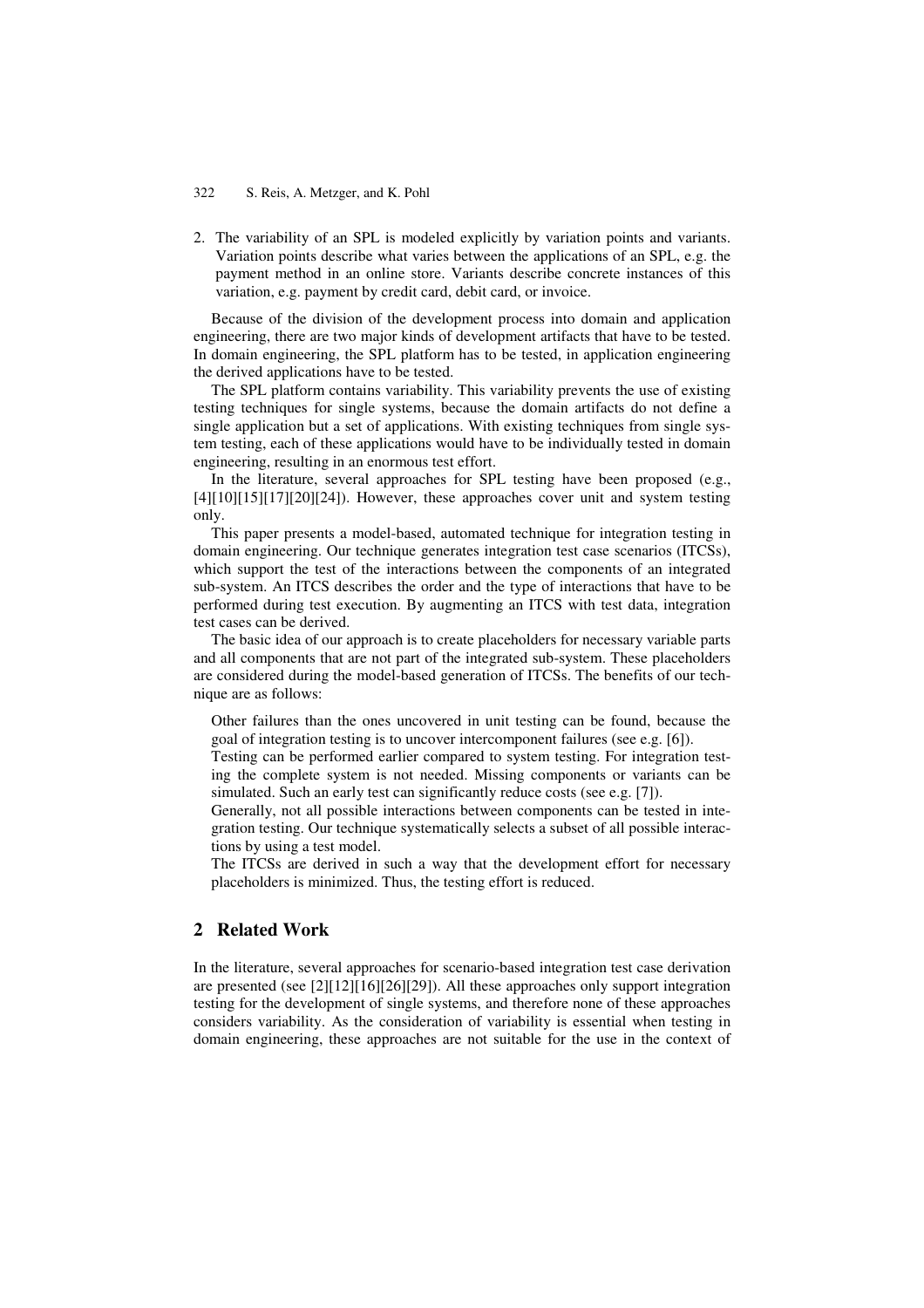SPLs without substantial extensions. Still, they substantiate that a scenario-based approach is one suitable approach towards integration testing.

Many approaches for test case derivation in SPLE can be found in the literature [25]. Representatives are approaches by Bertolino and Gnesi [4][15], Geppert et al. [10], McGregor et al. [17][18], and Nebut et al. [20]. These approaches focus on unit and system testing only. In our previous work, we have developed the ScenTED technique for system testing [24][15] and performance testing [23]. McGregor focused on unit [18] and system testing [17], but furthermore he pointed out that all common artifacts can already be tested in domain engineering by integration tests. However, he did not present a concrete technique for that.

In an approach by Muccini and van der Hoek [19] challenges in testing product line architectures are presented. For integration testing, they suggest to integrate all common components first and then to integrate the variant components. However, they do not present solutions for integration test case derivation. Cohen et al. [9] state that applying well-understood coverage criteria when testing the applications of an SPL could lead to a low coverage of the SPL platform. They have developed specific coverage criteria to improve on this situation. The approach by Cohen et al. [9] and our previous work [24][15] both support an early test in domain engineering by creating sample applications. However, creating a sample application assumes that all relevant components and variants have been developed. Consequently, this approach will be typically applied very late in the domain engineering process.

General approaches for deriving test case scenarios from control flow graphs also exist (e.g.,  $[22][5][27]$ ). In the approach of Wang et al. [27], all possible scenarios through a test model are derived by employing existing algorithms. Then, a mathematical optimization is performed to achieve the minimal set of these test case scenarios for branch coverage. Other criteria than branch coverage are also discussed. Because of the possible use of other coverage and also optimization criteria, this is a quite general approach. Still, variability and specifics of integration testing are not explicitly discussed.

Summarizing, none of the existing approaches for SPL testing support integration testing in domain engineering.

### **3 Overview of the Technique**

In the following subsections, the test models that are used as input to our technique are described and an overview of the activities of the technique is given.

### **3.1 Test Models**

Test models, which are used as input to our technique, are specified by UML 2.0 activity diagrams. We use UML 2.0 activity diagrams to define the control flow of the platform (i.e. the actions and the allowed transitions between these actions) and to define which components perform a given action. The components that perform an action are specified by activity partitions (as an example, see C1, C2, and C3 in Fig. 1). A set of these components has to be integrated before our technique is performed according to a defined integration strategy. For each new integrated subsystem, our technique can be applied again.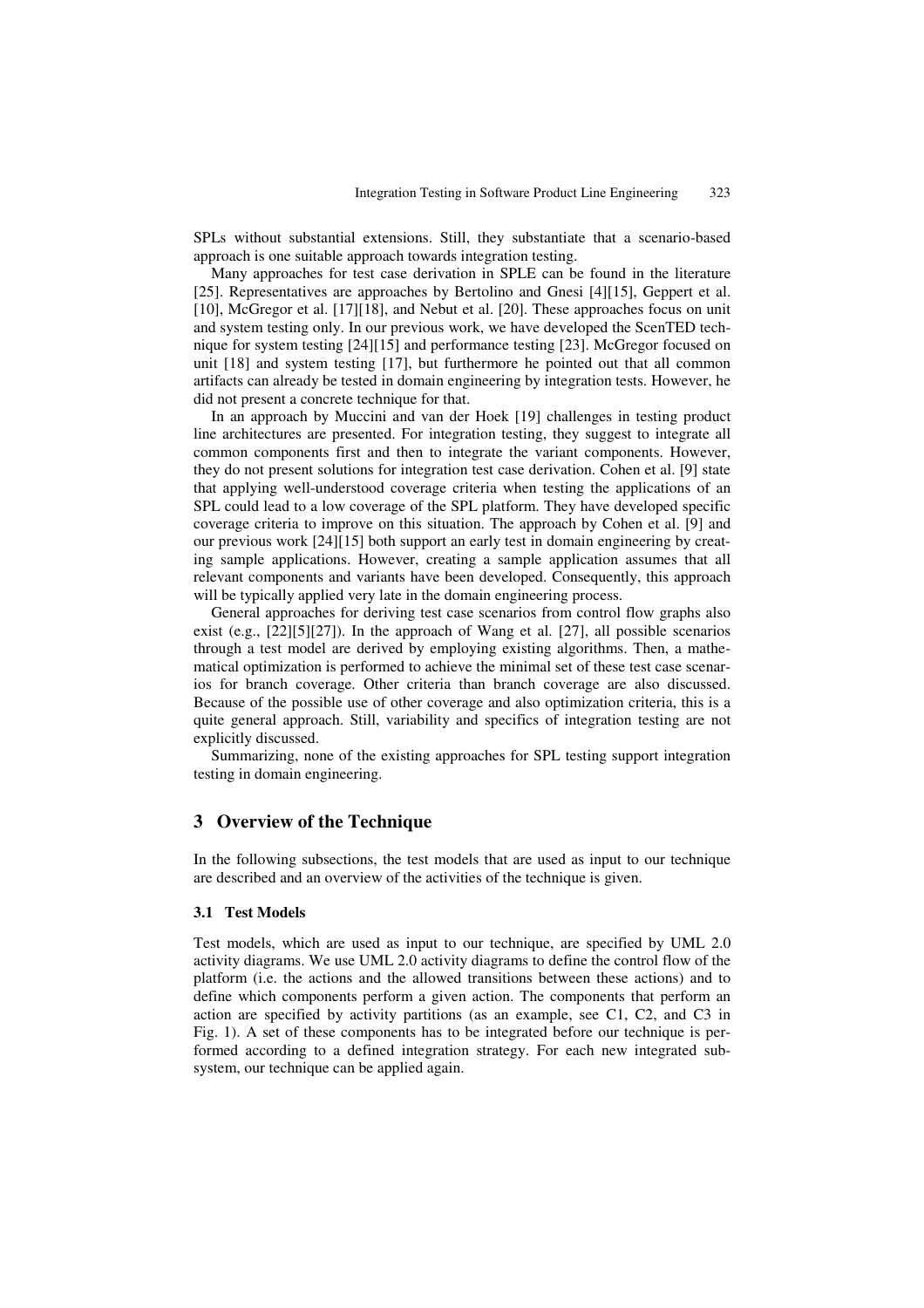To model variability, we stereotype certain elements in the activity diagrams to denote variation points (see VP1 in Fig. 1) and merge points (see MP1 in Fig. 1). We define a merge point as a specific node in the diagram where all variant control flows of a variation point are merged together and continue in a single control flow.



**Fig. 1.** Example of a Test Model

We assume that within the test model, variability always starts with a variation point. There are no variable parts that can be reached without passing through a variation point. Moreover, the control flows of all variants of a variation point are always merged together in exactly one associated merge point. The only exceptions are loops, which are explicitly marked by a stereotype (see << loop >> in Fig. 1).

By using activity diagrams as test models, we follow other approaches where control flow graphs are used for this purpose (e.g. see [14]). In general, a test model can specify the behavior of the complete system or of the sub-system that should be integration tested. The abstraction level of the model strongly depends on the way the model has been developed. For example, the model can be developed on the basis of use cases from requirements engineering. If the scenarios of the use cases are documented in activity diagrams, these can be refined considering the architecture of the system. The abstraction level influences the quality of test results. The more abstract (i.e., less detailed) the model is, the less the coverage of the test object will be. Thus, the test model defines the quality of the test results.

#### **3.2 Activities**

Our technique for the generation of ITCSs for SPL consists of three main activities D1-D3. Fig. 2 shows these three activities together with their inputs and outputs.



**Fig. 2.** Overview of our Technique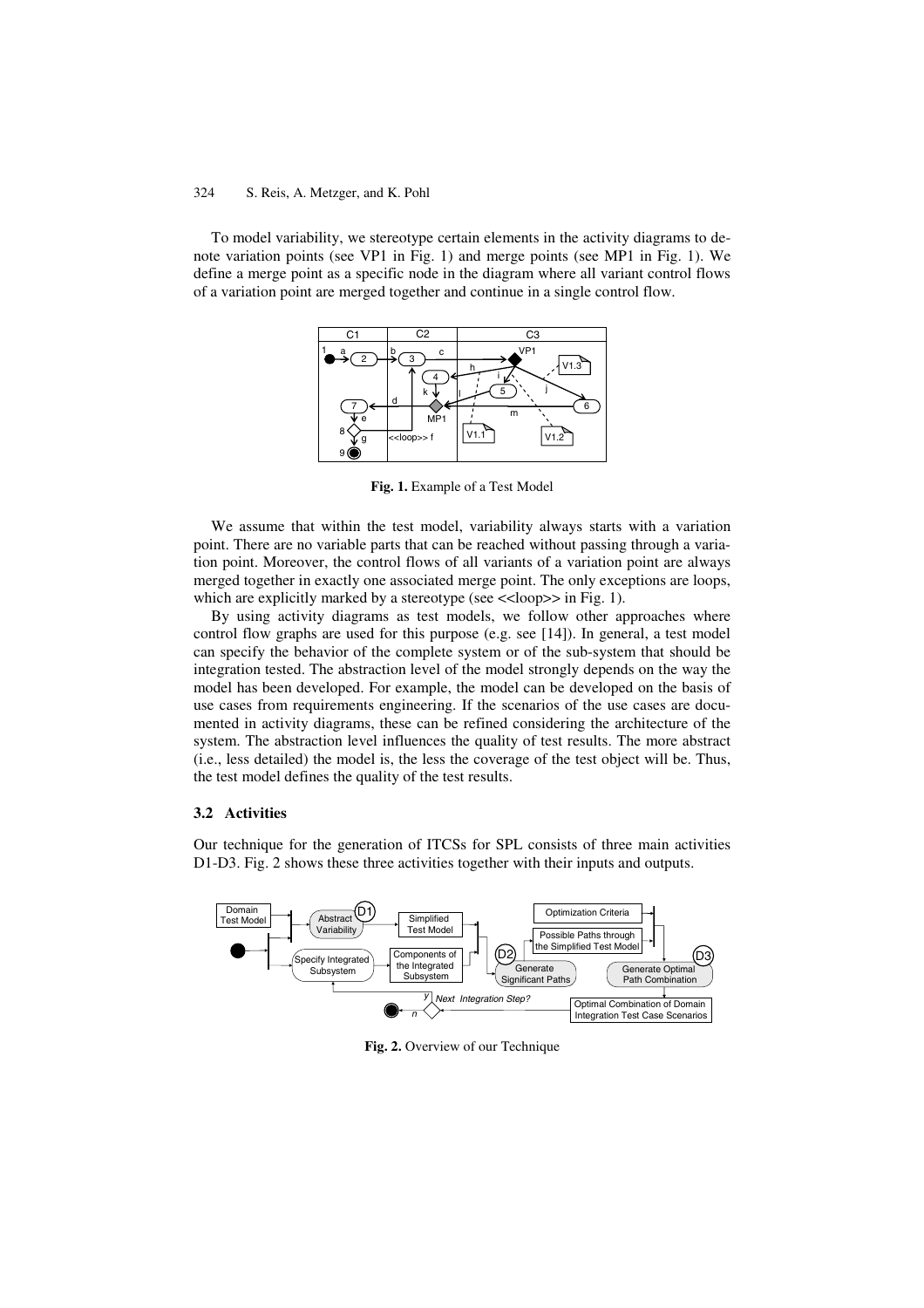In the first activity D1, we abstract the variability of the given test model. The variability is the main problem that prevents the application of test techniques from single system development. Because of variability, no executable system exists in domain engineering. We abstract the variability and handle it as a black box for the ITCSs generation, because we want to test only the common parts of the platform (see Sec. 4.1). Thereby, the complexity of the test model is reduced. The relevant result of this activity is a simplified test model where the variability is abstracted.

In the second activity D2, all significant paths through the simplified test model are derived. For the derivation, we use Beizer's Node Reduction Algorithm [3]. Because the ITCSs that are generated with our technique only need to cover the interactions between the integrated components, we typically can reduce the number of paths (see Section 4.2). We refer to the reduced set of paths as significant paths.

In the third activity D3, we generate an optimal path combination, i.e. an optimal set of ITCSs, from the set of significant paths. We calculate the path combination with the minimal number of included abstracted variability. The variable parts within an ITCS have to be simulated by placeholders. In contrast to placeholders that are required for structural reasons, e.g. for enabling compilation, these placeholders are more complex because they have to simulate functionality. Therefore, the placeholders of the variable parts within the ITCSs represent a significant additional test effort in domain engineering that should be minimized to keep the overall testing effort reasonable.

# **4 Generation of Integration Test Case Scenarios**

In this section, the activities of our technique are described in detail.

#### **4.1 Abstraction of Variability (Activity D1)**

In our technique, we consider variability in functionality (e.g. alternative control flows) as well as variability in the architecture (e.g. alternative components). If a component is a variant (i.e. it can be included in a customer-specific application or not), we will not integrate it in a sub-system for an integration test in domain engineering. The interactions between these components have to be tested in application engineering when the component is used as part of a specific application. Because variant components are not part of the integrated sub-system, they are simulated by placeholders in the same way that common components, which are not part of the integrated sub-system, are simulated.

In the test model, variability in functionality is represented by variation points, merge points and variants in the control flow. This variability is abstracted in the first activity D1. During this abstraction, the control flow between the variation point and the associated merge point as well as the variation point and the merge point itself are replaced by a new action. We define these new actions as abstracted variability.

Depending on the actual structure of the test model the abstraction is performed differently. We can differentiate between a normal arrangement of a variation point (see "A" in Fig. 3.) and a nested one (see "B" in Fig. 3.):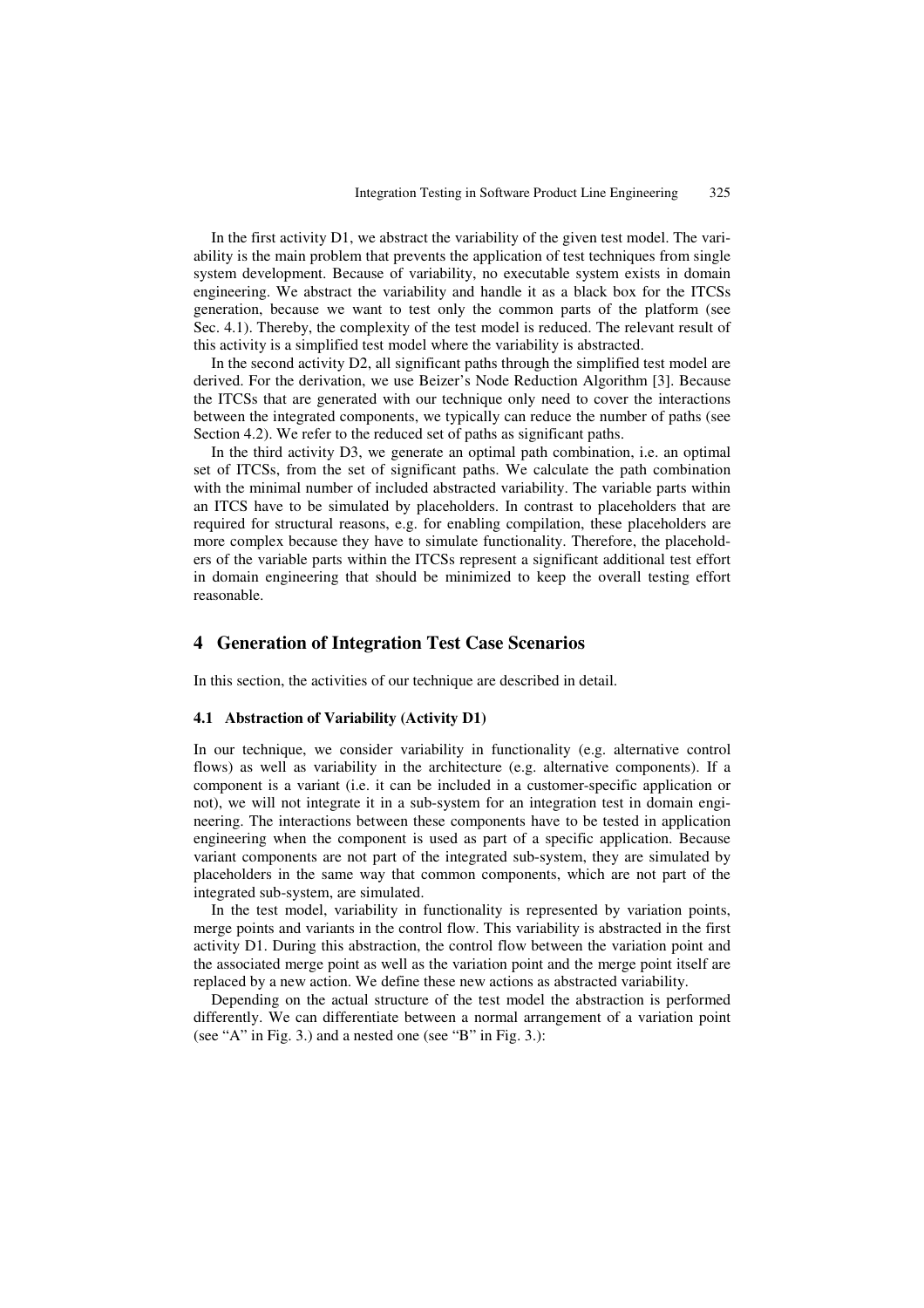

**Fig. 3.** Examples for Transformations for Abstracting Variability

Loops in a test model can be classified into three different types:

 A backflow within a variable part exists: This type poses no problem for abstraction and is already covered by the abstraction of a normal variation point ("A").

 A backflow out of a common part into a variable part exists: This type is not conforming to our assumptions from above. Because each variable part has to begin with a variation point, this composition is not allowed.

 A backflow out of a variable part into a common part exists: This type represents a valid violation of our above assumption that all variants have to be merged in one merge point. Because we stereotyped all backflows, they can be identified and thus abstracted accordingly (see "C" in Fig. 3.).

The implementation of our abstraction algorithm uses a relation matrix as a data structure to represent the test model. We have decided to use relation matrices, because in the subsequent activities of our technique for the generation of integration test cases, we will use existing algorithms that are based on matrices.

The dimension of the relation matrix corresponds to the number of nodes in the test model (i.e. actions, decision points, variation points etc.). The entries of the matrix represent the edges between the different nodes.



**Fig. 4.** Steps of the Abstraction Algorithm applied to the Example from Fig. 1

In Fig. 4. the steps of the abstraction algorithm are illustrated. The example test model consists of 11 nodes, including one variation point. The algorithm iterates through the rows of the matrix until a variation point is identified (see 1). With the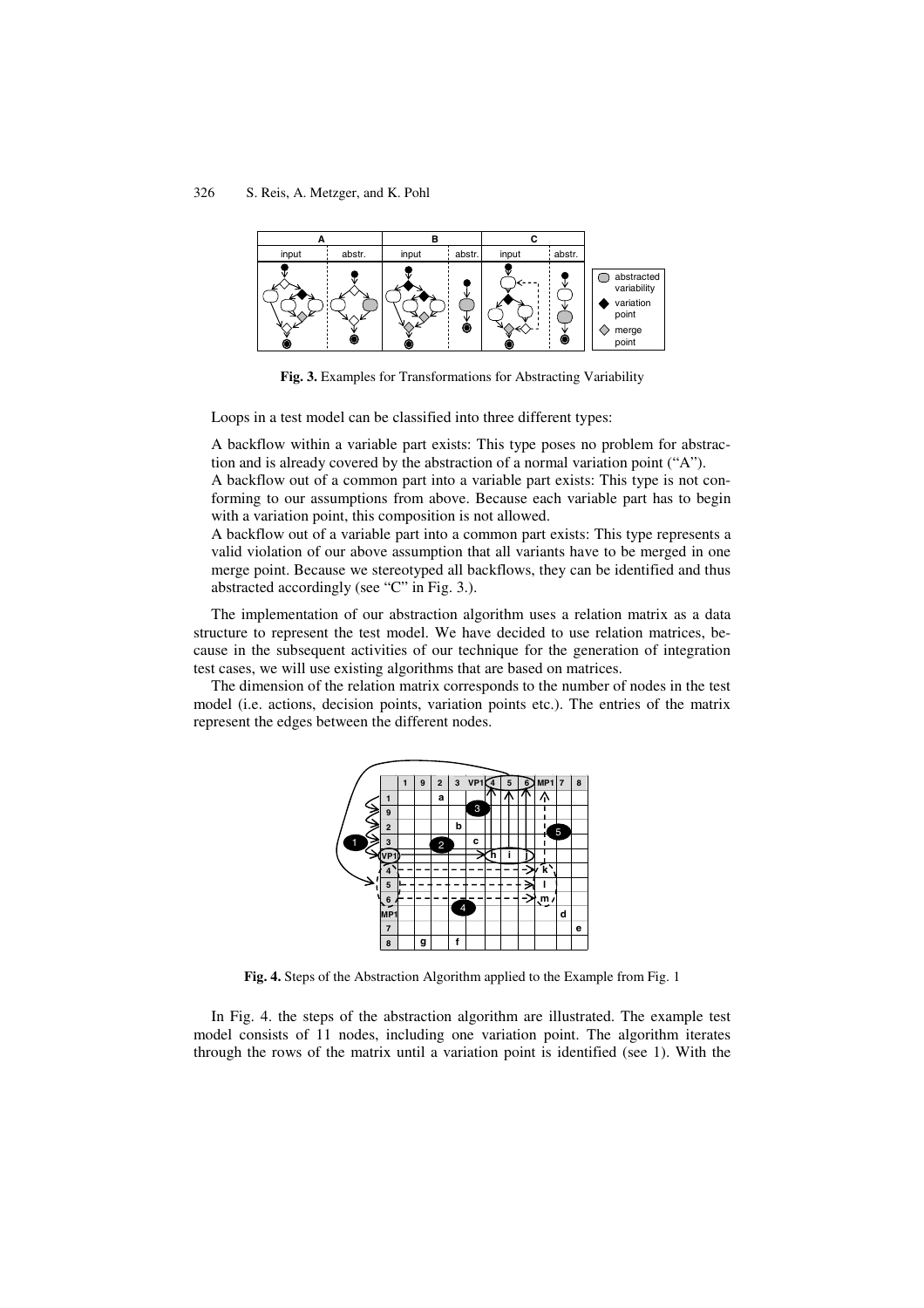entries of the identified row (see 2), the reachable nodes are identified (see 3). For these nodes, again the reachable nodes are identified in the same way (see 4, 5). This procedure is repeated until the merge point of the identified variation point is reached. If a loop is detected, the procedure is finished for the respective loop node before reaching the merge node. The rows and columns that are identified with the algorithm are eliminated from the matrix and are replaced by a new action that represents abstracted variability.

#### **4.2 Generation of Significant Paths (Activity D2)**

The second activity D2 of our technique is divided into five steps  $(D2a - D2e)$ . These steps are illustrated by the example in Fig. 5., in which components C1 and C2 are integrated into the sub-system to be tested.



**Fig. 5.** Creation of an EP Matrix

**Step D2a: Derivation of path expression.** We start activity D2 with computing a path expression that represents all paths of the test model in a compact string. This path expression is generated by Beizer's node reduction algorithm of [3]. In the example, this leads to the expression "ab(cdef)\*cdeg" (the asterisk '\*' denotes an arbitrary repetition of the expression in parentheses).

**Step D2b: Derivation of paths through the simplified test model.** The path expression from step D2a can be used to derive all paths through the test model. However, if the test model contains loops, this can lead to an infinite number of paths. As we want to cover all interactions between the integrated components, we can limit the number of paths by restricting the loop iterations to at most one. This leads to a set  $P := \{p_1,$  $p_2, \ldots, p_n$  of paths  $p_i$ . In the example, *P* contains the two paths A = (a, b, c, d, e, g) and  $B = (a, b, c, d, e, f, c, d, e, g)$ .

**Step D2c: Selection of significant paths for the sub-system.** For the integration test of a given sub-system, only paths that affect the integrated sub-system need to be considered. Therefore, all paths that do not contain any edges that are associated to a component of the integrated sub-system are deleted. Further, all infeasible paths should be eliminated. The identification of infeasible paths is nontrivial. Still, several approaches have been suggested to identify infeasible paths (e.g., [13]). We suggest using one of these existing approaches to eliminate the infeasible paths. Also, a do-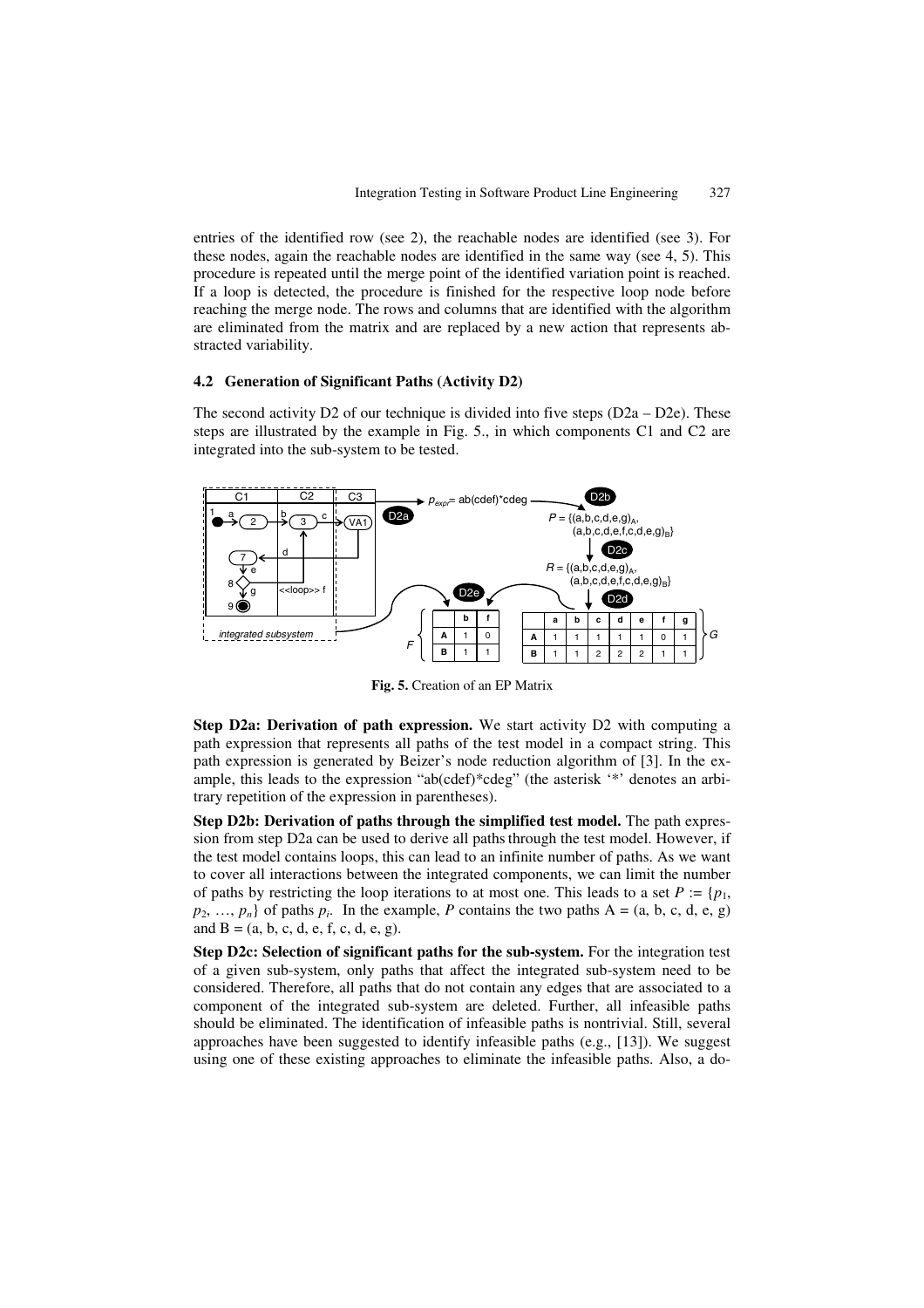main expert could perform this step. The result of this step is a set  $R \subset P$  that contains all significant paths. In the example, paths A and B are significant, thus  $R = P$ .

**Step D2d: Creation of an EP Matrix.** To prepare for the following activities of our technique, an edge-path frequency matrix (EP matrix) is created from the paths in the set *R*. The rows of an EP matrix *G* represent the paths. The columns of the matrix represent the edges,  $e \in E$ , of the test model. An element  $G(p, e)$  of the matrix G represents how often an edge *e* is contained in a path *p*. In the example, the element *G*(B, c) of the EP matrix contains a value of 2, because edge c appears twice in path B.

**Step D2e: Reduction of the EP Matrix.** As a final step, the EP matrix is reduced. In integration testing, the interactions between the components of the integrated subsystem are tested. Therefore, only edges of the test model that cross the component boundaries within the integrated sub-system have to be considered. As a consequence, all columns can be eliminated that represent other transitions, leading to a reduced matrix *F*. In the example, transition e is eliminated, because it is an internal transition of component C1. Transition c is eliminated, because it is not part of the component interactions within the integrated sub-system.

#### **4.3 Generation of the Optimal Path Combination (Activity D3)**

The third activity D3 generates a set of ITCSs based on the EP matrix *F*. The set of ITCSs has to cover all necessary edges of the test model, i.e. all interactions between the integrated components. Moreover, the set should lead to the minimal number of abstracted variability and thus required placeholders.

An ITCS is represented by a path through the simplified test model. The optimal set of ITCSs therefore is represented by a subset *c* of the paths *R* that are specified in the matrix  $F$ . We want to determine a path combination that guarantees a complete coverage of the interactions between the integrated components. The coverage for any given path combination *c* can be computed from the EP matrix *F* as follows*.* 

Let  $s(c, e)$  be

$$
s(c, e) = \sum_{p \in c} F(p, e)
$$
 (1)

The coverage of the interactions between the integrated components is only achieved if  $s(c, e)$  is larger than zero for all edges  $e$ . Otherwise, at least one edge has not been considered in the path combination.

The generation of an optimal path combination through the simplified test model obviously represents an optimization problem. We use the generalized optimal path selection model by Wang et al. [27] to generate the optimal path combination. This model can easily be used for different optimization criteria. Wang et al. define the objective function *Z* as follows:

$$
Z = b^{\mathrm{T}} W^{\mathrm{T}} x \tag{2}
$$

The vector of decision variables  $x$  contains one decision variable for each significant path through the simplified test model. The decision variable indicates, whether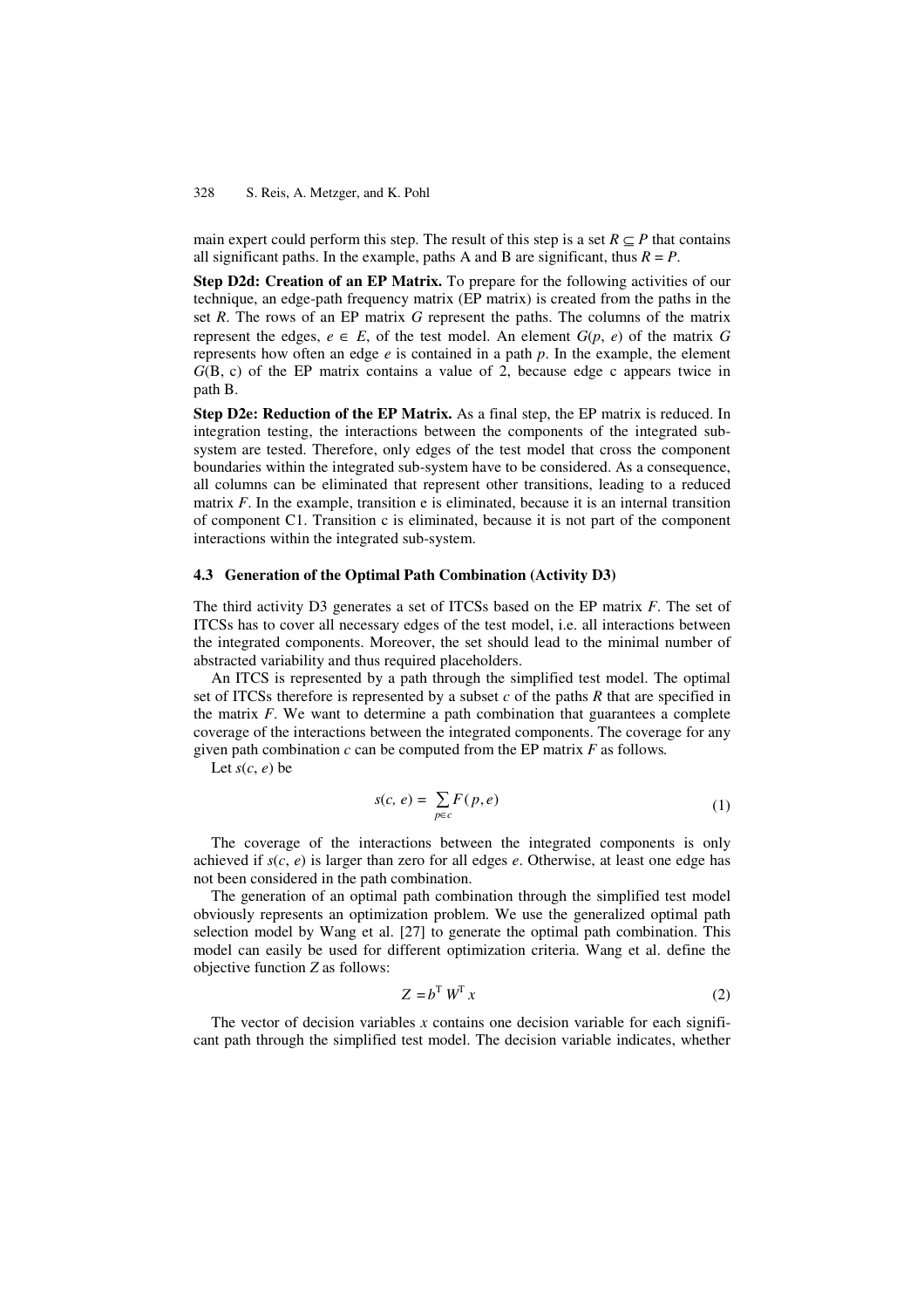the path is selected for the path combination or not. Therefore, the decision variables are binary:

$$
x = [ (X_i | X_i = 0, 1) ]
$$
 (3)

The vector *b* and the matrix *W* enable the weighting of the decision variables to upgrade or downgrade specific possible solutions.

The minimization of the abstracted variability that is contained in the significant paths is realized by the weighting matrix *W*. Thereto, we specify a matrix *V*. The rows of *V* represent the significant paths *R*. The columns of *V* represent the nodes *v* within the simplified test model that represent the abstracted variability. An element  $V(p, v)$ of the matrix  $V$  is 1 iff the path  $p$  contains the node  $v$ , otherwise the element has the value 0. The matrix *V* is now used as weighting matrix *W*.

The vector *b* can be used to prioritize the complexity of the single abstracted variability. In contrast to this, the matrix *V* is used to optimize the number of abstracted variability in the path combination. Because the complexity of abstracted variability depends on many different factors (e.g., on the way of implementation), we currently do not use the vector *b* in our optimization. The resulting objective function thus becomes:

$$
Z = 1T VT x
$$
 (4)

It should be noted that using the matrix *V* leads to an approximation with respect to minimizing the number of abstracted variability within the selected path combination. Because of an easier realization, the overall number of abstracted variability is minimized, not the number of different abstracted variability.

The desired coverage of the test model is achieved by defining auxiliary conditions:

$$
A^{\mathrm{T}} x \ge r \tag{5}
$$

The matrix *A* defines the elements that have to be covered (e.g., paths, branches, or nodes). The variable *r* specifies the desired degree of coverage. We specify the coverage of the interactions between the integrated components with the matrix *F*. Therefore, we can replace the matrix *A* with matrix *F*. To guarantee the coverage, it is sufficient to run through each needed edge once. Therefore, we can set the degree of coverage *r* to 1. The adapted auxiliary conditions are the following:

$$
F^{\mathrm{T}} x \ge 1 \tag{6}
$$

The optimization problem that is described in this manner can be solved with the branch-and-bound approach (see e.g. [1]). Branch-and-bound is a general algorithmic method for finding optimal solutions of integer optimization problems.

## **5 Evaluation of the Technique**

In this section, we present the results of the experimental evaluation of our technique concerning the performance and the benefits of the technique.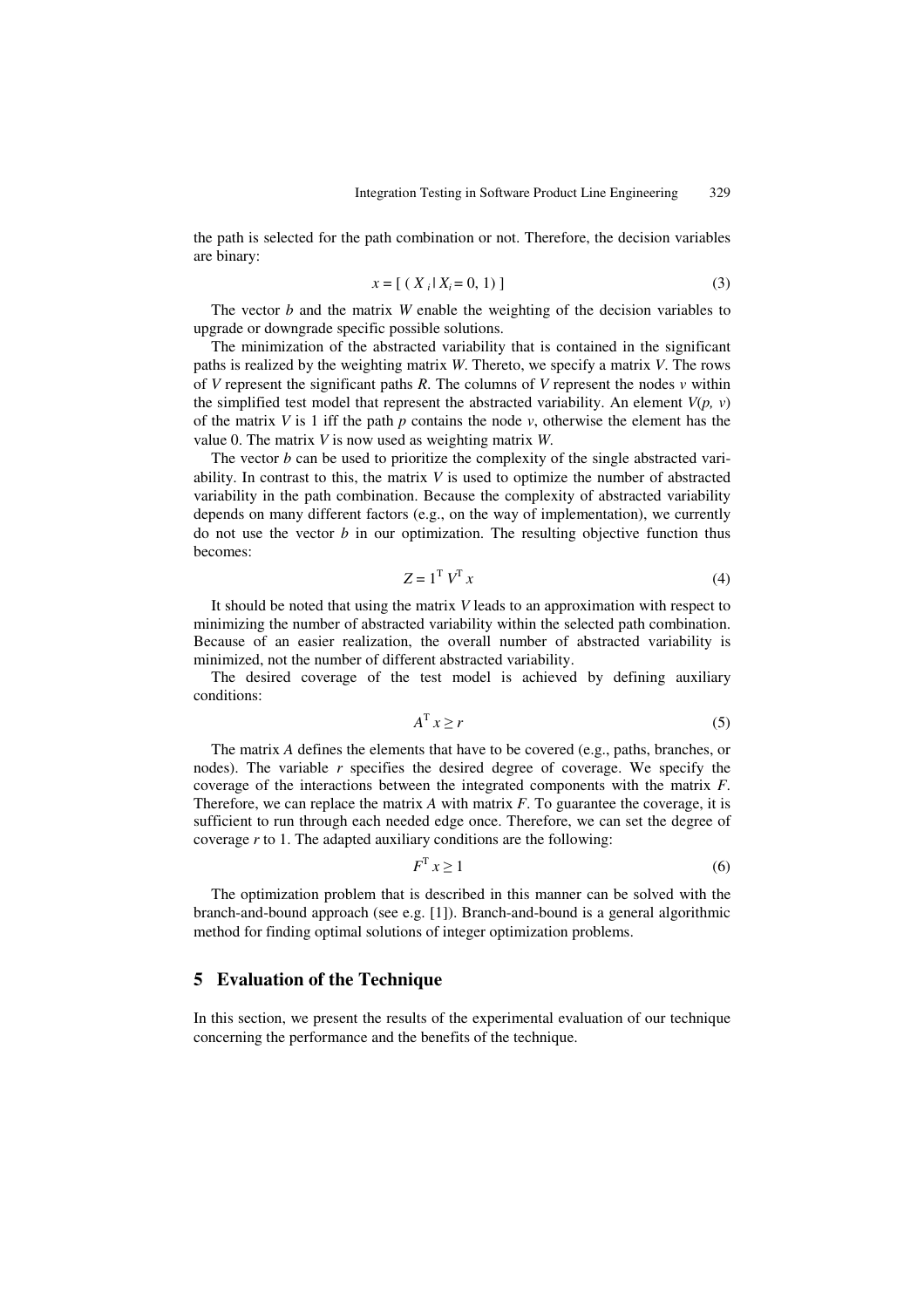#### **5.1 Design of the Experiment**

We have implemented a prototype for the complete technique in Java (JDK 1.4.2). The multi-constraint selection of an optimal set of paths through a graph is an NP complete problem. Therefore, the activity D3 of our technique is the most critical one and we focus on this activity in our evaluation. Our prototype uses for this activity D3 the Gnu Linear Programming Kit (GLPK, [11]) for solving the optimization problem with the branch-and-bound approach.

We have defined simplified test models by the random generation of EP matrices and W matrices. Then, we have generated the optimal set of ITCSs by applying our prototype. We have measured the computation time as well as the number of selected scenarios and the number of the contained abstracted variability. Altogether, we have generated and calculated over 2000 examples. All measurements have been performed on a standard PC with a 2.8 GHz Pentium IV processor and 1 GB RAM, running Windows XP (SP2).

The test models that have been used as input to activity D3 are represented by EP matrices and W matrices and can be characterized by six parameters:

- 1. the number of paths through the simplified test model (rows of the EP matrix)
- 2. the number of reduced interactions between the integrated components (columns of the EP matrix)
- 3. the number of entries of the EP matrix, i.e. how many cells of the EP matrix have a value greater than 0
- 4. the allocation of the EP matrix, i.e. the assignment of the values greater than 0 to the cells of the EP matrix
- 5. the number of abstracted variability in the simplified test model (columns of the W matrix)
- 6. the allocation of the W matrix, i.e. the assignment of the values greater than 0 to the cells of the W matrix

For the execution of the test runs, we have varied the number of paths and interactions of the EP matrix. We have started with 10 paths and 10 interactions and increased the values incrementally by 10. For each paths/interactions combination, we generated 5 examples with different kinds of allocations and different W matrices. Because of our experience with previous example test models, we have fixed the number of entries in the EP matrices to 50% and 25%. The allocation has been generated randomly. We prevent columns that contain a value greater than 0 in every row, because these columns would be covered by every path and therefore they would be needless and could be deleted. We also prevent columns that contain 0 in every row, because this would lead to a wrong test model. These columns could not be covered by any path through the simplified test model. The bounds of the number of abstracted variability, *VA*, in the simplified test models (i.e., the number of columns in the W matrices) are the following:  $1 < VA < (10<sup>*</sup>(columns of EP))$ . We assume that only 10% of the interactions of the original test model represent interactions between the integrated components. If more than 10% of the interactions represent interactions between the integrated components, the upper bound would be lower and less variability could be included in the model (e.g., 5\*columns of EP for 20%). The number of entries and also the allocation of the matrix W have been generated randomly.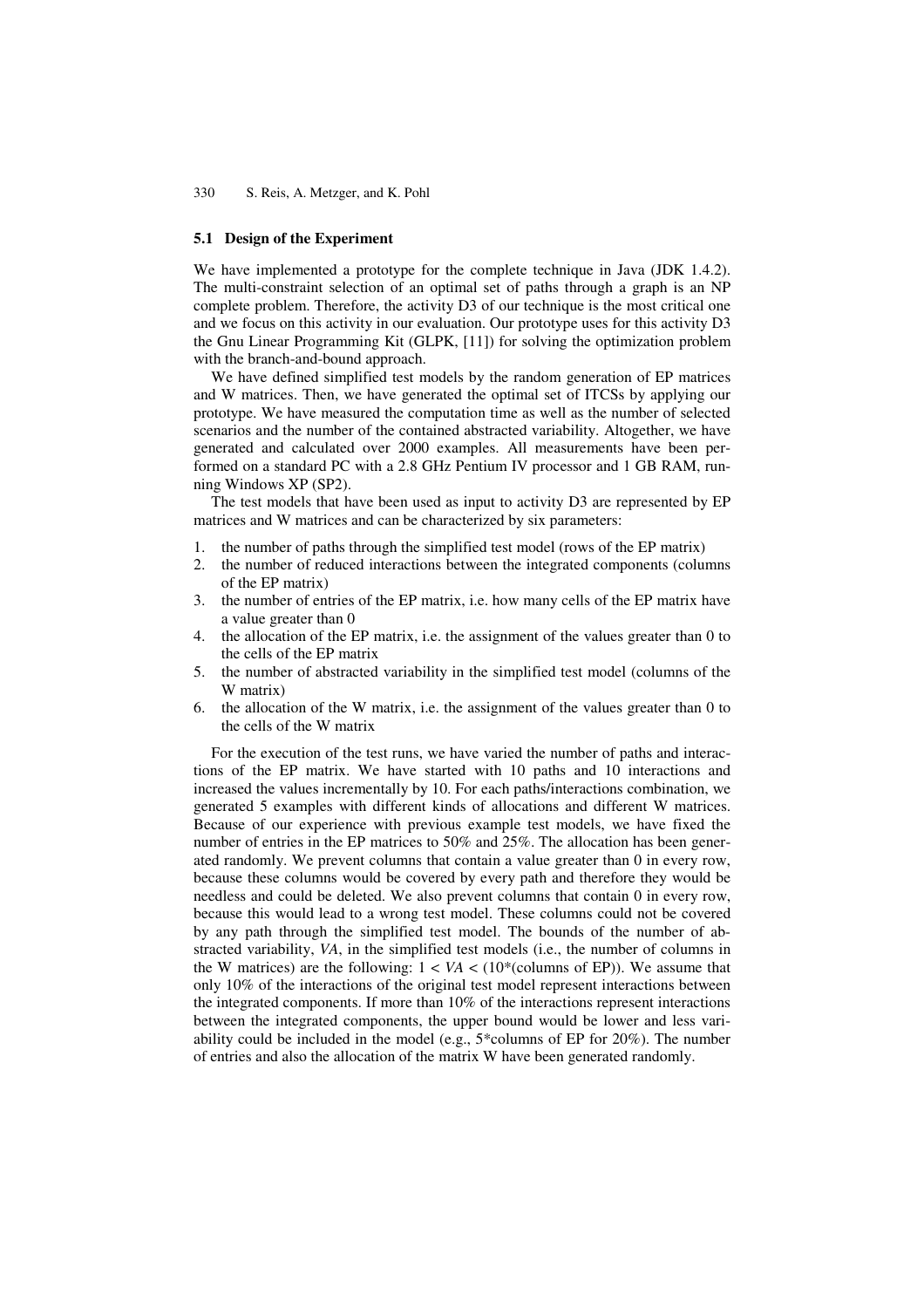#### **5.2 Validity Threats**

We have analyzed different types of threats to the validity of the results of our evaluation (c.f. [28]). One threat leads to the necessity of using objective and repeatable measures. We have measured the computation time, the number of test case scenarios, and the number of reduced abstracted variability. These measures are objective, because it involves simple counting. Because the technique is automated, the measures are also repeatable.

The environment of our experimentation consists of a PC that has no network connection and there are no other applications running on the PC. We have performed all measurements on the same PC. Thus, the results are comparable. The implementation of the prototype has been intensively tested before we have performed the experiment.

Because of the high number of more than 2000 computations of different test models, in our opinion the results can be generalized and with a high probability they are also relevant for industrial practice.

#### **5.3 Performance of the Technique**

In our experiment, the performance is measured by computation time. We have applied our prototype to more than 2000 generated examples with different characteristics of EP matrices and W matrices.



**Fig. 6.** Computation Times [s]

Fig. 6 shows the results concerning the computation time exemplary for EP matrices with 50, 100, and 200 edges and an allocation of 50%. The results in the diagram respectively represent average values of five computations. Moreover, the figure shows the regression curves for each data set. As expected, simplified test models with more included interactions need more computation time. The longest computation time of all executed computations was 9087 seconds for an example with 200 paths, 200 interactions (edges), and 1880 included abstracted variability. The variability in this example could only be reduced to 1842. Examples with 100 interactions have been smoothly calculated in an acceptable time, even if they have 600 paths. The computation time of examples with 50 interactions was minimal. Analyzing the re-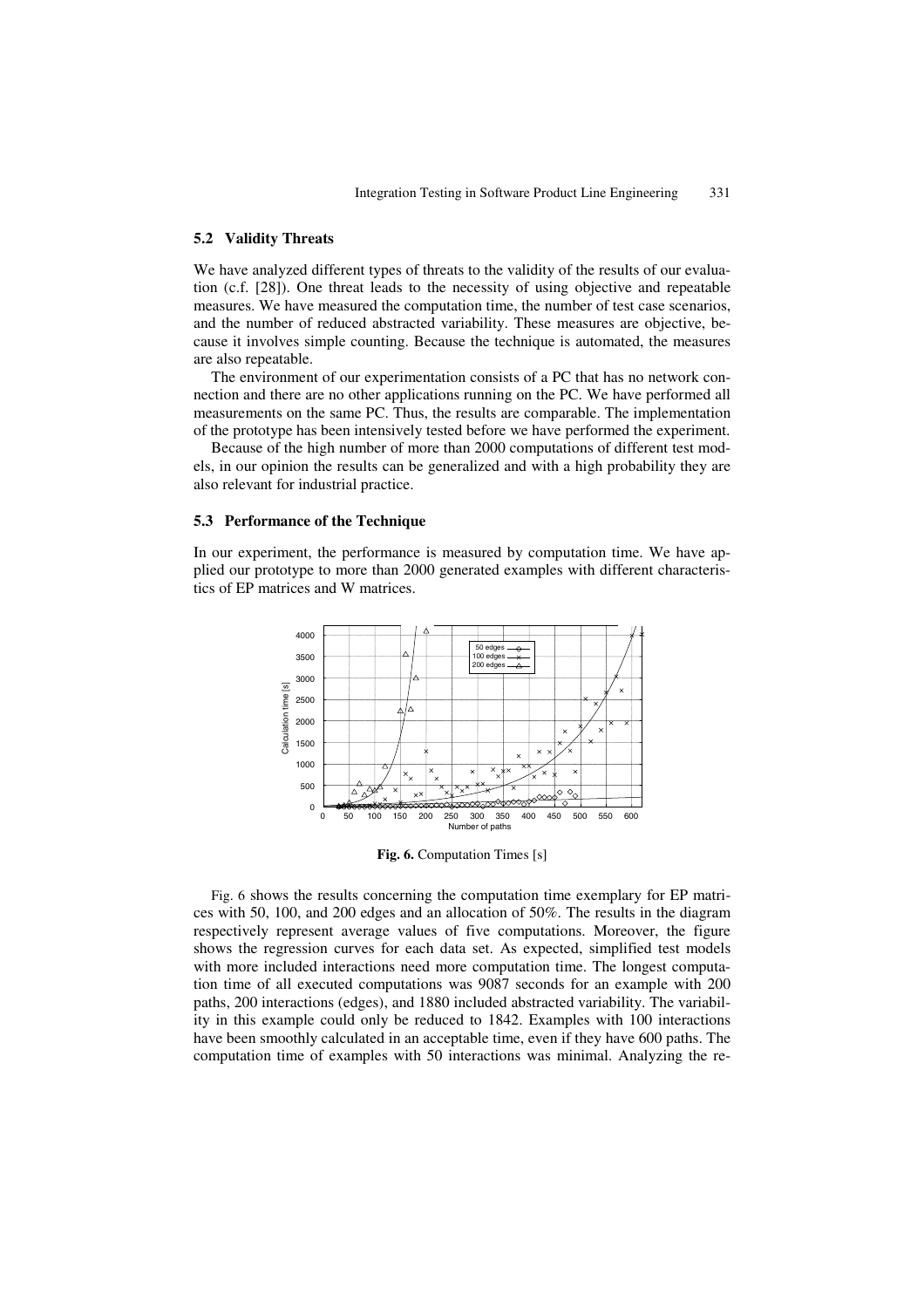sults, we observed that the more variability could be reduced, the more computation time decreased. The most complex computations were those, where no variability could be reduced.

It should be noted that the measured computation times correspond to the dimensions of the simplified test model. Thus, directly determining computation time from the size of the (non-simplified) test model is not possible. However, the size of test models typically corresponds to a multiple of the size of the simplified test models. Because all computations of our experiment have been performed in an acceptable time (less than three hours), these results indicate that (non-simplified) test models of sufficient size can be calculated.

### **5.4 Benefit of the Technique**

Our technique supports an early test in domain engineering because of the following aspects:

 The complete system is not needed for applying our technique, because missing parts (e.g., variability or not implemented components) can be simulated.

 The parts of the system that have to simulated are easily to identify. The variable parts can be identified by the nodes in the ITCSs that represent abstracted variability. The placeholders that are needed because of structural reasons can be identified by the architectural information within the ITCSs.

 The expected coverage is guaranteed. All common interactions between the components of the system are covered.

There are two additional benefits that could be measured in our experiment:

**Low number of integration test case scenarios.** Applying our technique leads to a small set of ITCSs that guarantees the coverage of all necessary interactions of the test model. A small test set can reduce the test effort during test execution.



**Fig. 7.** Number of selected TCS

Fig. 7. shows the number of ITCSs within the generated test set in contrast to the number of possible ITCSs for 25% and 50% allocations of the EP matrix. The number of scenarios within the generated test set is very small, i.e. only a few ITCSs are sufficient to cover all necessary interactions of the test model. Although the number is not minimized during the computation and the generated test models are partially very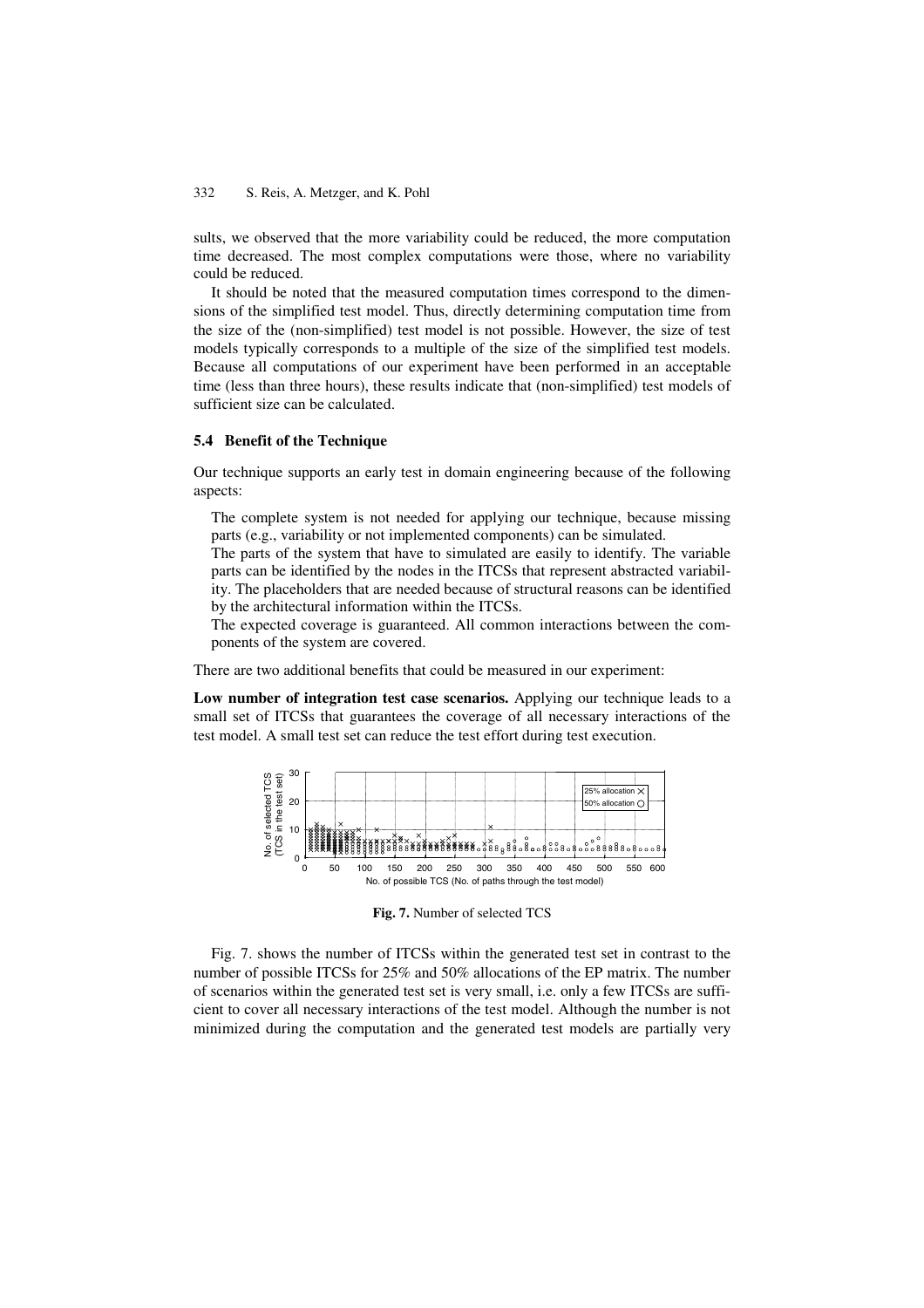complex, the average number of scenarios for 25% allocations of the EP matrix is 7.2 scenarios. On an average only 3.6 scenarios are sufficient for the coverage, if the EP allocation is 50%.

**Minimal number of abstracted variability.** Applying our technique leads to a test set that contains a minimal number of abstracted variability. The minimal number of abstracted variability reduces the test effort during the preparation of the test, because less placeholders have to be developed.



**Fig. 8.** Measured reduction of Variability

Fig. 8 shows the number of different abstracted variability in the selected ITCSs proportional to the overall number of different abstracted variability in the test model (50% allocation of EP). The difference between these numbers represents the reduction of variability and therefore a reduction of needed placeholders. In the diagram, the numbers of all performed computations are illustrated. The mean reduction is 25%. However, the standard deviation is very high and therefore the mean reduction is not really significant. Because of the high distribution of the values, we have divided the values in six categories. In 46% of the computations, only a reduction of less than 10% could be reached. But in more than 20% of the computations, a reduction of more than 50% could be reached. 4% of the computations lead to reduction of more than 90%. Summarizing, a high reduction is possible, but because of the high distribution of the results estimating the reduction for a given test model is not possible. The high distribution is due to the fact that the results are influenced by a set of parameters (e.g., allocation of the variability in the test model, size of the test model).

### **6 Conclusion and Outlook**

In this paper, we have presented a model-based, automated technique for integration testing in domain engineering. The technique generates integration test case scenarios, based on which integration test cases can be developed. Our technique provides four significant benefits for software product line testing:

 The technique facilitates integration testing by considering a test model that describes the control flow as well as its assignment to the components of the software product line platform. Components and variable parts, which have to be simulated by placeholders, are explicitly modeled.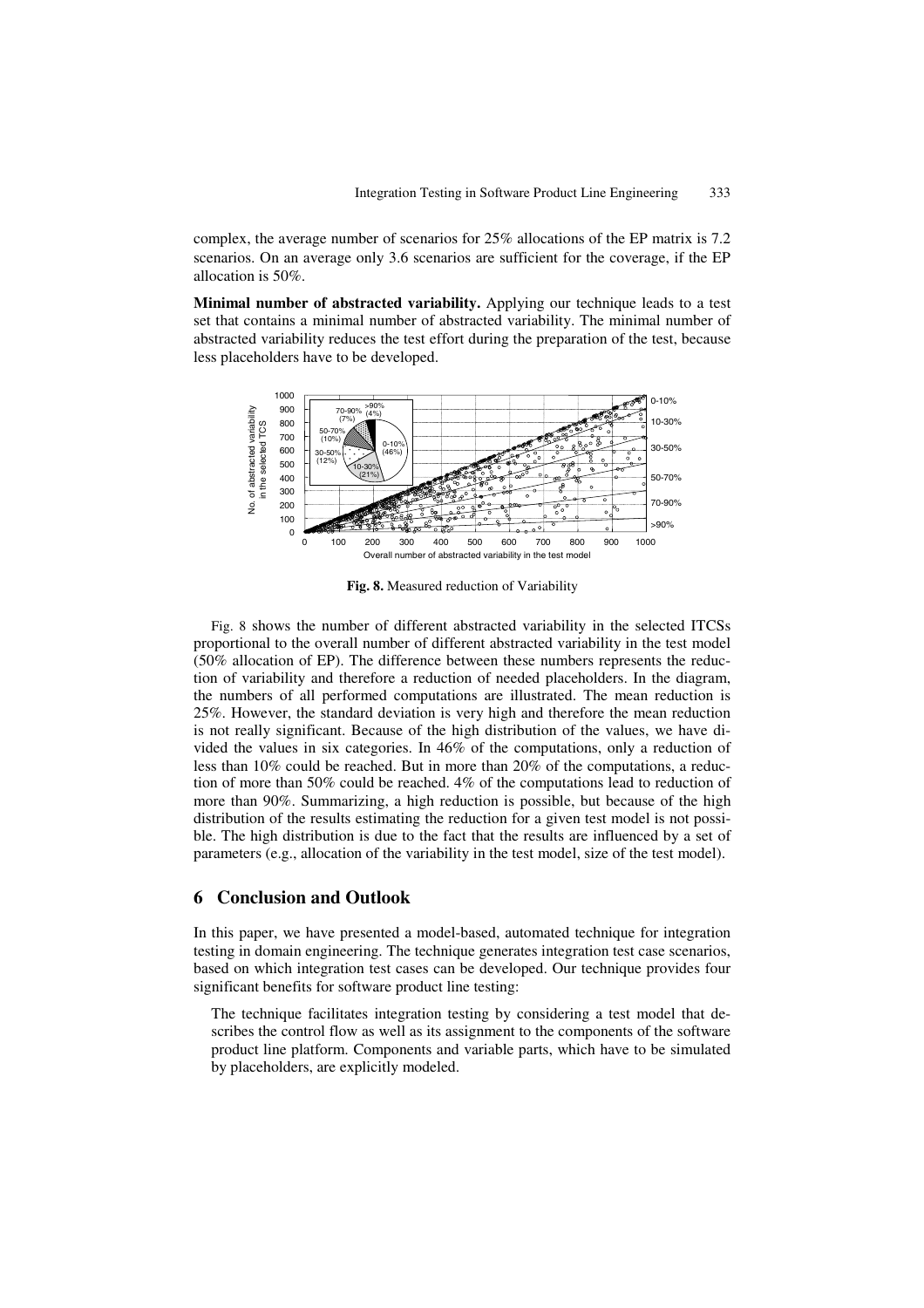The technique supports an early test in domain engineering. Variability is abstracted and placeholders can be used to simulate the abstracted variable parts of the software product line platform.

 The technique selects integration test case scenarios systematically. Based on the test model, the integration test case scenarios are derived by our technique such that the coverage of all interactions between the components of an integrated subsystem is guaranteed.

 The technique reduces the testing effort, because the variable parts within the selected integration test case scenarios, and thus the development effort for placeholders, is minimized. Our experimental evaluation has shown that on an average the number of variable parts in the scenarios can be reduced by about 25%.

Although the computations for minimizing the variable parts in the integration test case scenarios are quite complex, our experiments have shown that the technique can deal with large test models. However, the technique depends on the arrangement of variability in the test models. The abstraction of an unfavorable arrangement can – under rare circumstances – lead to an over-simplified test model, which prevents a reasonable application of the technique.

Currently, we are planning to apply our testing technique in an industrial setting. In addition, the reuse of the generated integration test case scenarios in application engineering is one topic of our future research. We are convinced that the testing effort can significantly be reduced, if the test case scenarios are systematically reused in application engineering.

### **References**

- 1. Balas, E.; Toth, P.: Branch and Bound Methods. In: Lawler, E.L.; Lenstra, J.K.; Rinnooy Kan, A.H.G.; Shmoys, D.B. (eds.): The Traveling Salesman Problem, Wiley, New York (1985) 361-401
- 2. Basanieri, F.; Bertolino, A.: A Practical approach to UML-based derivation of integration tests, In: Proc. of the Quality Week Europe, paper 3T (2000)
- 3. Beizer, B.: Software Testing Techniques. Van Nostrand Reinhold, New York (1990)
- 4. Bertolino, A., and Gnesi, S. PLUTO: A Test Methodology for Product Families. In: Software Product-Family Engineering – 5th Intl. Workshop, LNCS 3014, Springer (2004)
- 5. Bertolino, A.; Marré, M.: Automatic Generation of Path Covers Based on the Control Flow Analysis of Computer Programs. IEEE Transactions on Software Engineering, Vol. 20, No. 12 (1994) 885-899
- 6. Binder, R.V.: Testing Object-Oriented Systems. Addison-Wesley (2000)
- 7. Boehm, B.; Basili, V.R.: Software Defect Reduction Top 10 List. IEEE Computer, 34(1) (2001) 135-137
- 8. Clements, P., and Northrop, L. Software Product Lines: Practices and Patterns. Addison-Wesley (2002)
- 9. Cohen, M.B.; Dwyer, M.B.; Shi, J.: Coverage and Adequacy in Software Product Line Testing. In: Proc. of the ISSTA 2006 Workshop on Role of Software Architecture for Testing and Analysis, ACM, New York (2006) 53-63
- 10. Geppert, B.; Li, J.; Rößler, F.; Weiss, D.M.: Towards Generating Acceptance Tests for Product Lines. In: Proc. of the 8th Intl. Conf. on Software Reuse, LNCS 3107, Springer, Heidelberg (2004) 35-48